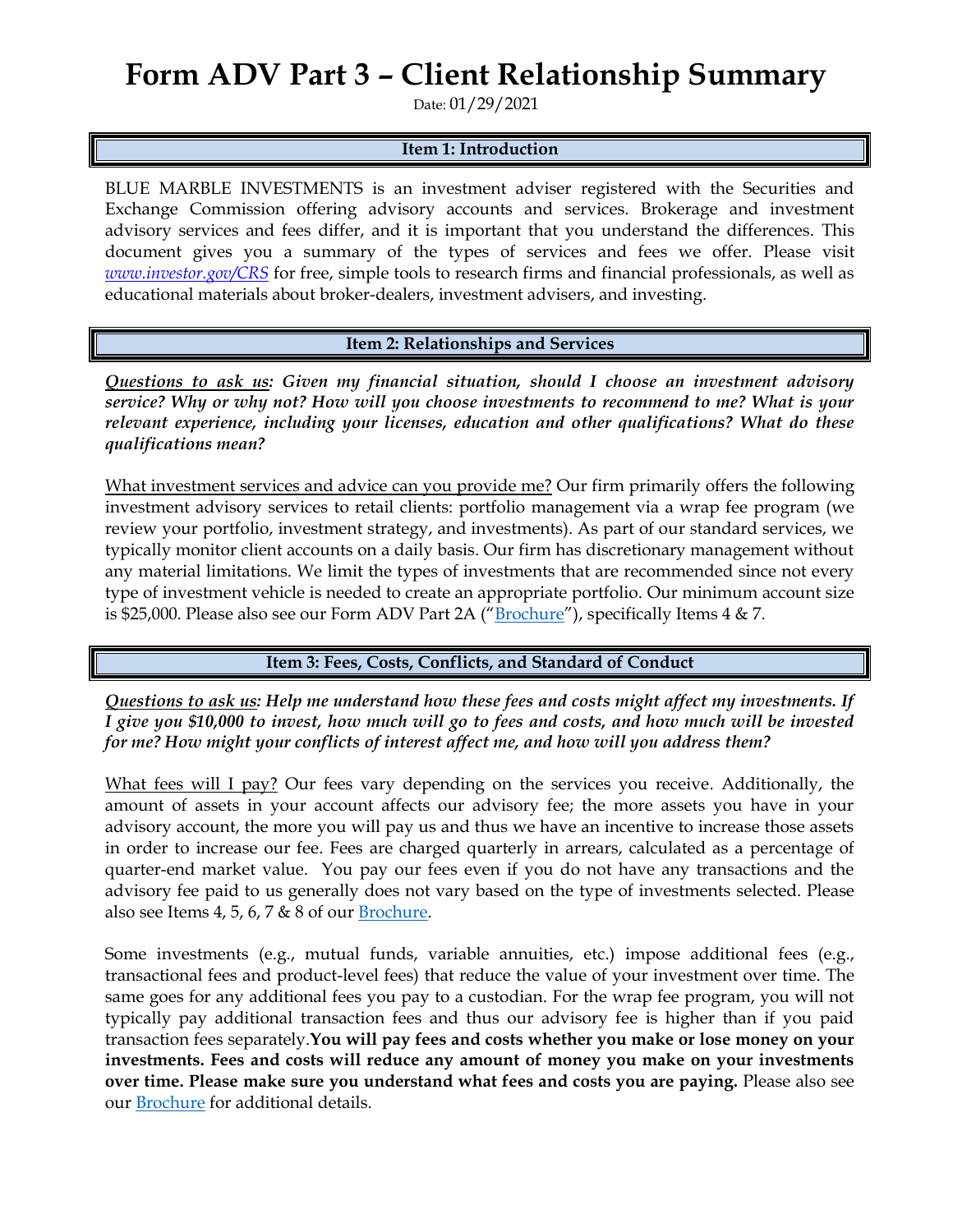# **Form ADV Part 3 – Client Relationship Summary**

Date: 01/29/2021

What are your legal obligations to me when acting as my investment adviser? How else does your firm make money and what conflicts of interest do you have?: *When we act as your investment adviser*, we have to act in your best interest and not put our interest ahead of yours. At the same time, the way we make money creates some conflicts with your interests. You should understand and ask us about these conflicts because they can affect the investment advice we provide you. Here are some examples to help you understand what this means (see heading immediately below).

How do your financial professionals make money? Primarily, we and our financial professionals receive cash compensation from the advisory services we provide to you because of the advisory fees we receive from you. This compensation may vary based on different factors, such as those listed above in this Item. Our financial professionals also have the ability to receive commissions from clients and therefore have an incentive to recommend products that provide them or us additional compensation over those that do not. When we manage your portfolio in a wrap fee program, we have an incentive to limit trading in your account and to favor asset types that do not have a transaction fee in order to minimize trading expenses that we would have to normally pay out of our management fee.Please also see Item 10 of our **[Brochure](https://adviserinfo.sec.gov/firm/summary/141354)** for additional details.

**Item 4: Disciplinary History**

*Questions to ask us: As a financial professional, do you have any disciplinary history? For what type of conduct?*

Do you or your financial professionals have legal or disciplinary history? No, we do not have legal and disciplinary events. Visit *<https://www.investor.gov/>* for a free, simple search tool to research us and our financial professionals.

#### **Item 5: Additional Information**

*Questions to ask us: Who is my primary contact person? Is he or she a representative of an investment adviser or a broker-dealer? Who can I talk to if I have concerns about how this person is treating me?*

For additional information on our advisory services**, see our [Brochure](https://adviserinfo.sec.gov/firm/summary/141354) available at <https://adviserinfo.sec.gov/firm/summary/141354> and any individual brochure supplement** your representative provides. If you have any questions, need additional information, or want another copy of this Client Relationship Summary, then please contact us at 805-595-1820.